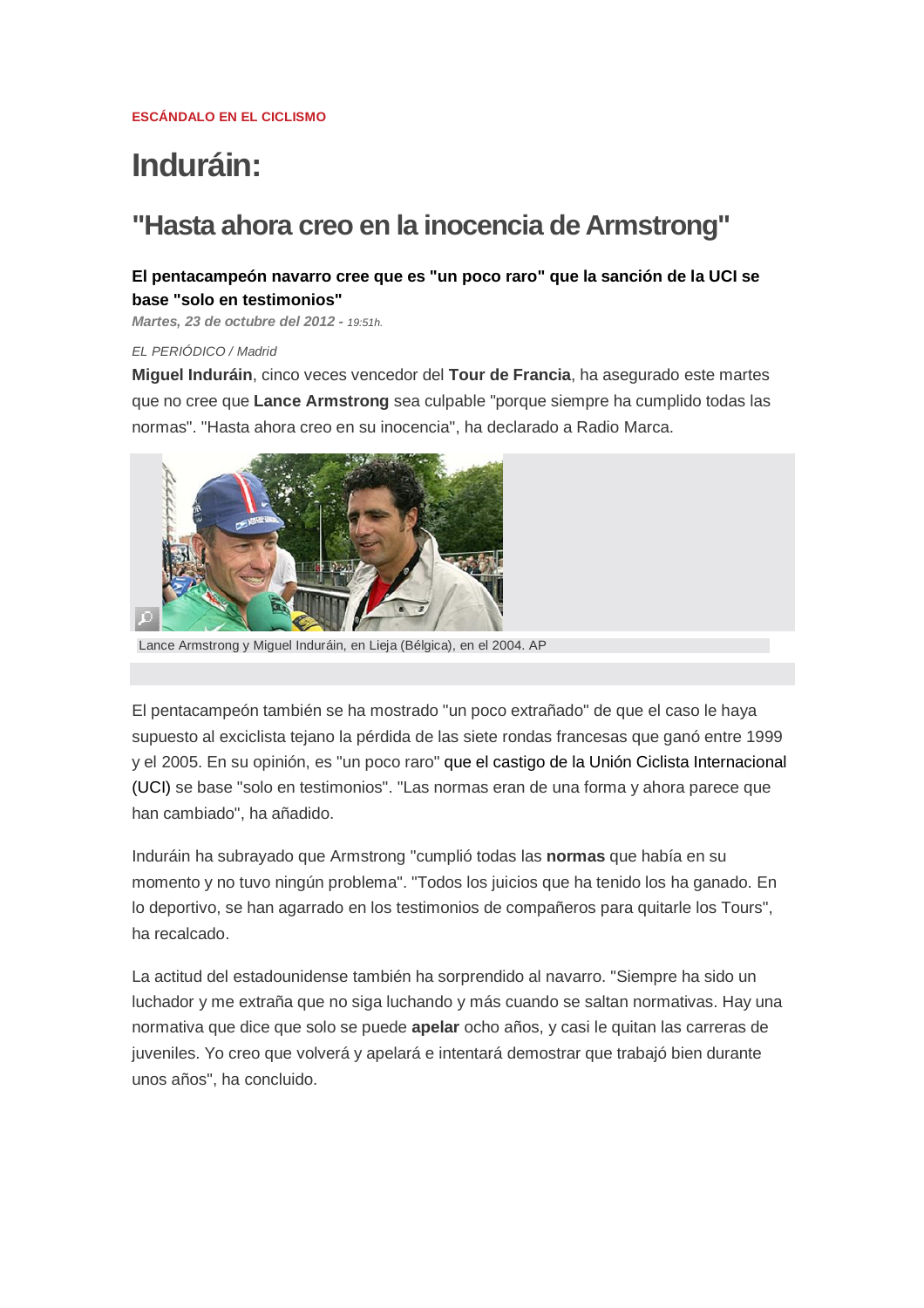

23 October 2012 Last updated at 15:06 GMT

### **Lance Armstrong is innocent of doping - Miguel Indurain**

## **Five-time Tour de France winner Miguel Indurain believes Lance Armstrong is not guilty of doping.**

The International Cycling Union (UCI) has accepted the findings of the United States Anti-Doping Agency's (Usada) investigation into doping and stripped Armstrong of his seven Tour titles.

"Even now I believe in his innocence. He has always respected all the rules," Indurain told Radio Marca in Spain.

"I'm a bit surprised. It's strange that this was only based on testimonies."

Indurain, who won his titles between 1991 and 1995, added: "I think he will come back and appeal and try to show that he played fair for all those years."

The UCI's decision to annul Armstrong's results from 1 August 1998 once again makes Spanish legend Indurain the joint record-holder in the Tour, alongside Belgium's Eddy Merckx and Frenchmen Bernard Hinault and Jacques Anquetil.